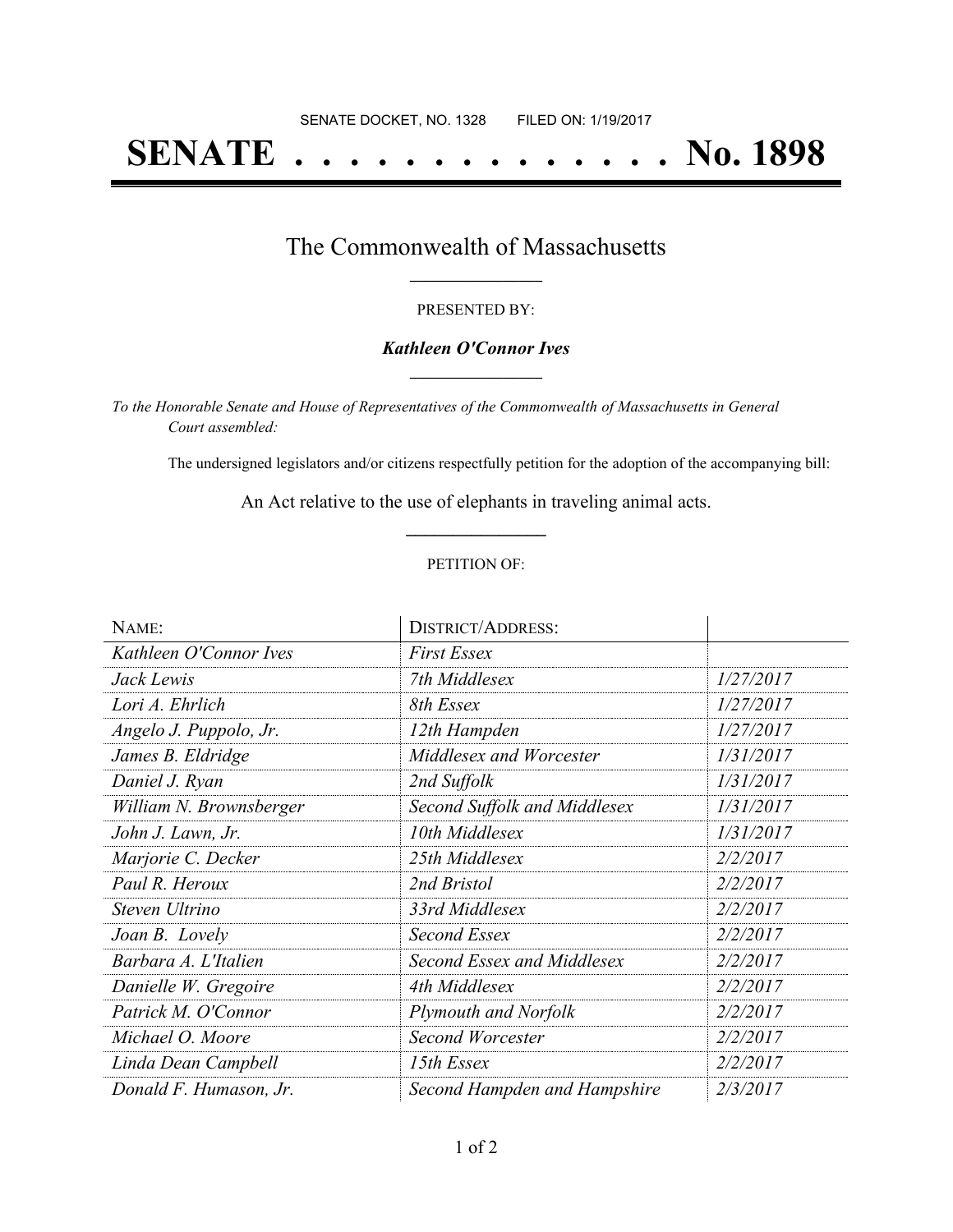| Denise Provost          | 27th Middlesex                | 2/3/2017  |
|-------------------------|-------------------------------|-----------|
| Jason M. Lewis          | <b>Fifth Middlesex</b>        | 2/3/2017  |
| Patricia D. Jehlen      | Second Middlesex              | 2/3/2017  |
| James Arciero           | 2nd Middlesex                 | 2/3/2017  |
| Thomas M. Stanley       | 9th Middlesex                 | 2/3/2017  |
| Michael J. Barrett      | Third Middlesex               | 3/13/2017 |
| Natalie Higgins         | 4th Worcester                 | 6/6/2017  |
| William L. Crocker, Jr. | 2nd Barnstable                | 6/6/2017  |
| Sean Garballey          | 23rd Middlesex                | 6/6/2017  |
| <b>Mathew Muratore</b>  | 1st Plymouth                  | 6/6/2017  |
| Walter F. Timilty       | Norfolk, Bristol and Plymouth | 6/6/2017  |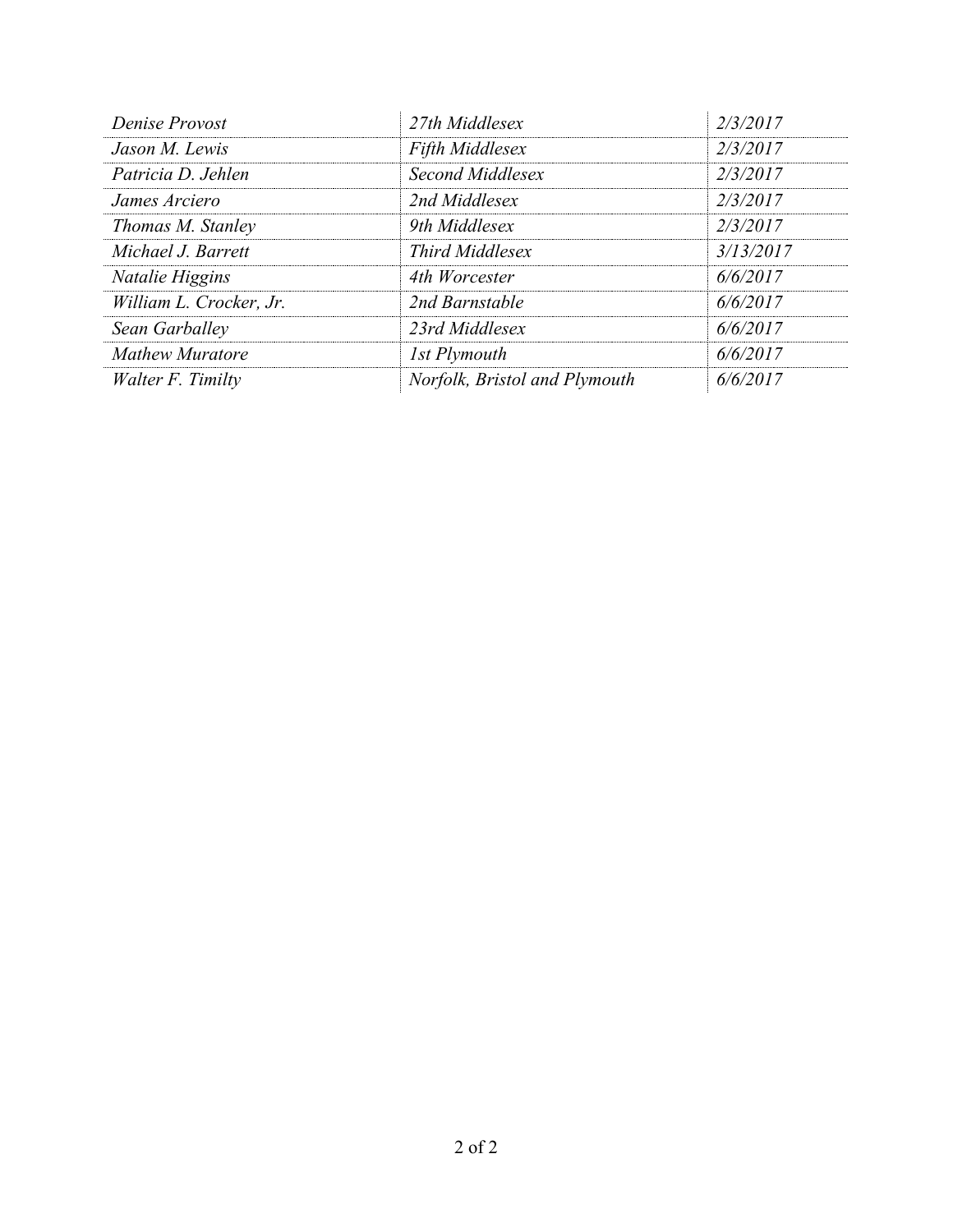## SENATE DOCKET, NO. 1328 FILED ON: 1/19/2017

# **SENATE . . . . . . . . . . . . . . No. 1898**

By Ms. O'Connor Ives, a petition (accompanied by bill, Senate, No. 1898) of Kathleen O'Connor Ives, Jack Lewis, Lori A. Ehrlich, Angelo J. Puppolo, Jr. and other members of the General Court for legislation relative to the use of elephants in traveling animal acts. Tourism, Arts and Cultural Development.

### The Commonwealth of Massachusetts

**In the One Hundred and Ninetieth General Court (2017-2018) \_\_\_\_\_\_\_\_\_\_\_\_\_\_\_**

**\_\_\_\_\_\_\_\_\_\_\_\_\_\_\_**

An Act relative to the use of elephants in traveling animal acts.

Be it enacted by the Senate and House of Representatives in General Court assembled, and by the authority *of the same, as follows:*

- 1 Be it enacted by the Senate and House of Representatives in General Court assembled,
- 2 and by the authority of the same, as follows:
- 3 SECTION 1. The General Laws are hereby amended by inserting after chapter 131A the
- 4 following chapter:-
- 5 CHAPTER 131B.

6 USE OF ELEPHANTS IN TRAVELING ANIMAL ACTS PROHIBITED.

- 7 Section 1. Definitions.
- 8 The following words shall have the following meanings unless the context clearly
- 9 requires otherwise: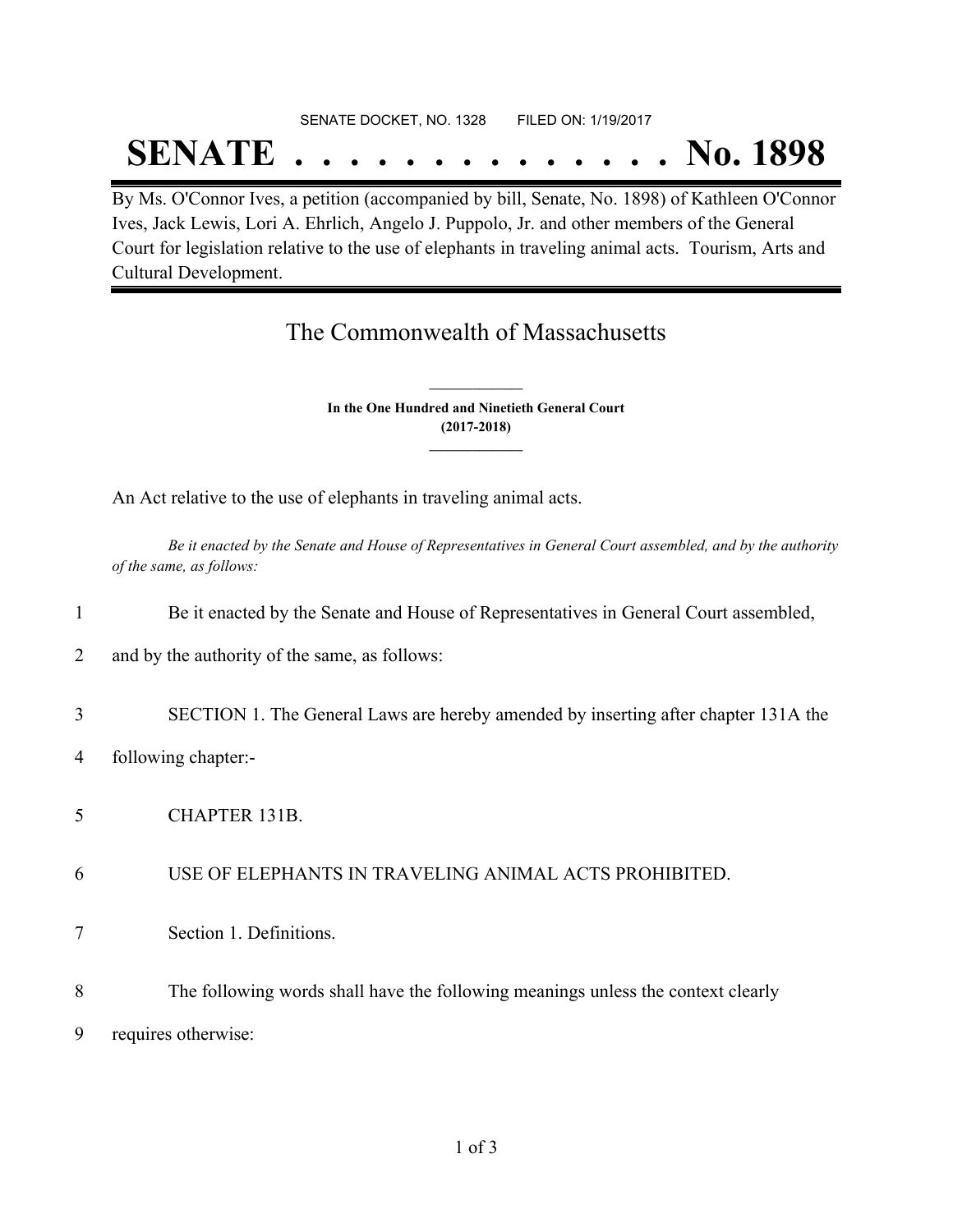"Mobile or traveling housing facility," a transporting vehicle such as a truck, trailer or railway car, used to transport or house animals while traveling for exhibition or other performance.

 "Performance," any exhibition, public showing, presentation, display, exposition, fair, animal act, circus, ride, trade show, petting zoo, carnival, parade, race, or similar undertaking in which animals are required to perform tricks, give rides, or participate as accompaniments for the entertainment, amusement, or benefit of a live audience.

 "Person," an individual, corporation, firm, partnership, joint venture, limited liability company, estate, trust, receiver, syndicate, association, or other legal entity.

 "Traveling animal act," any performance of animals where such animals are transported to, from, or between locations for the purpose of such performance, in a mobile or traveling housing facility.

Section 2. Prohibition.

 To the extent that such activity is not prohibited by chapter 272, section 77B of the General Laws, and notwithstanding any other provision of law, no person shall allow for the participation of an elephant in a traveling animal act.

Section 3. Civil Penalty.

 Any person who violates this chapter shall be subject to a civil penalty of not less than five hundred dollars (\$500) and not more than ten thousand dollars (\$10,000), per animal involved in the violation.

Section 4. Enforcement.

of 3